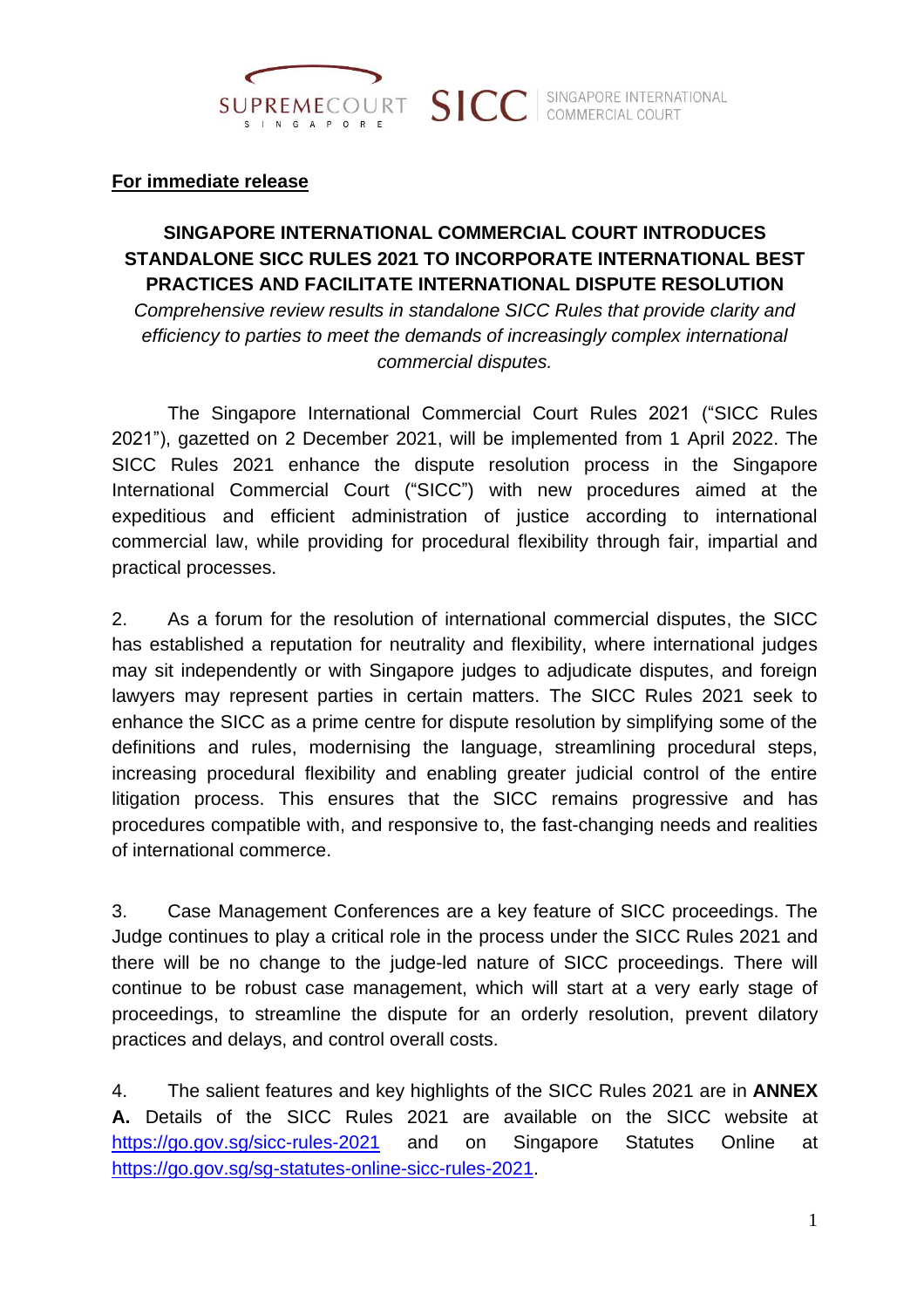

SINGAPORE INTERNATIONAL COMMERCIAL COURT

5. Welcoming the introduction of the SICC Rules 2021, Chief Justice Sundaresh Menon commented, "When we launched the SICC in January 2015, we aimed to enhance Singapore's position as a trusted, neutral venue for dispute resolution in Asia, and indeed, the world. The SICC offers commercial parties an excludable right of appeal, the ability to join third parties, the option of retaining their counsel of choice, including foreign counsel, flexible procedures, and adjudication by a panel of some of the most eminent and experienced jurists hailing from both the common law and civil law traditions. Following a comprehensive review of our rules of civil procedure, I am delighted that the SICC will now have its own, standalone set of procedural rules. The SICC Rules 2021 build on the hallmarks of litigation in the SICC – efficiency, procedural flexibility, fairness and impartiality, and the use of procedures responsive to the needs and realities of international commerce. We will review and improve on the SICC Rules to ensure that the SICC continues to offer commercial litigants the very best in international dispute resolution practice and procedure."

**SICC** 

6. Justice Quentin Loh, President of the SICC, added "The SICC Rules 2021 retain many key features of the existing SICC procedures, but we have introduced some very new and novel changes which we hope will enhance the SICC and make it more attractive for potential users. Prime considerations in these changes are to save parties time and costs throughout the entire dispute resolution process. The SICC takes prides in our model of robust judge-led Case Management Conferences, with the Rules expressly providing for very wide powers of the Court to do what is necessary or desirable for the just, expeditious and economical disposal of proceedings. This sets it apart from international dispute resolutions where adjudicators are reluctant to deal firmly with dilatory tactics, as they are concerned that their awards may be subsequently set aside for lack of a fair hearing in what the legal profession terms 'due process paranoia'."

7. When the SICC was launched in January 2015, the procedures were built on the existing Rules of Court (as modified by Order 110) and that, together with the SICC Practice Directions, facilitated the conduct of proceedings in the Court. Over the initial years, there were many discussions on case management and procedures, coupled with experience in the matters that were being heard. The time is now ripe to have a set of rules for the SICC, to be introduced in tandem with the changes to civil procedure rules for domestic cases under the Rules of Court 2021.

8. The SICC Rules 2021 are the result of the efforts of a committee of Judges and International Judges, comprising leading jurists from a variety of jurisdictions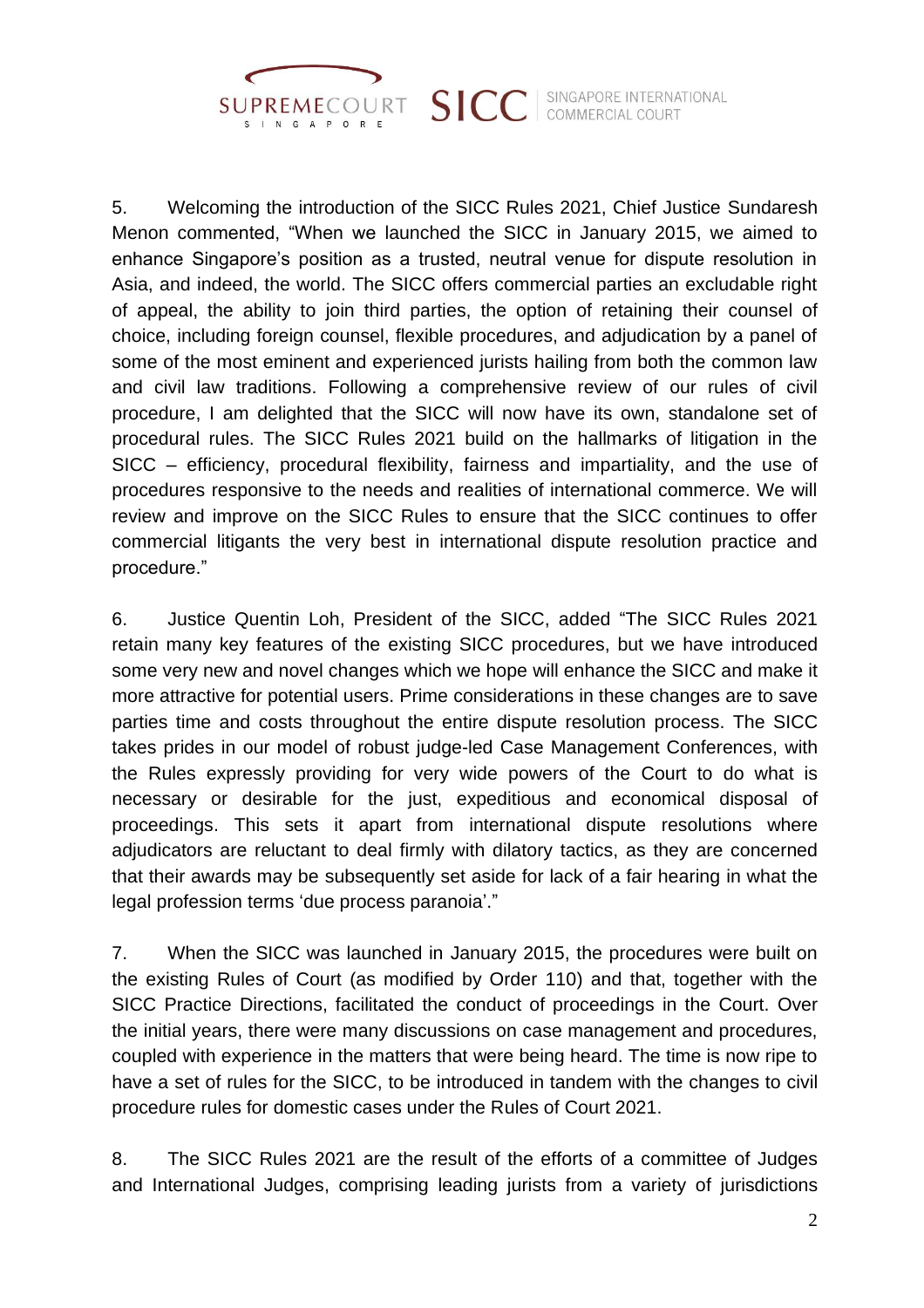

(including a civil law Judge), and with the support of the SICC Registry. In formulating the SICC Rules 2021, the Committee drew from various sources and experiences, including the procedural rules of leading commercial courts around the world and the rules of leading international arbitral institutions, and sought to incorporate international best practices from international commercial litigation as well as international arbitration. These were followed by targeted consultations with stakeholders, academics, local and foreign lawyers, and corporate counsel. The valuable feedback provided was studied carefully and incorporated where appropriate.

**Issued by: Supreme Court of Singapore 14 December 2021**

For media queries, please contact:

#### **Supreme Court of Singapore**

Ms Shirleen Lu Assistant Director Office of Public Affairs 6332 5307 [Shirleen\\_Lu@supcourt.gov.sg](mailto:Shirleen_Lu@supcourt.gov.sg)

## **About the Singapore International Commercial Court**

The Singapore International Commercial Court (SICC) is a division of the General Division of the High Court and part of the Supreme Court of Singapore. Enhancing Singapore's international standing as a key legal and business hub in Asia, as well as a leading centre for international commercial dispute resolution, the SICC was established in 2015 as a trusted neutral forum to meet the growing demand for effective transnational dispute resolution through litigation due to Singapore's strategic location within Asia and the reputation of its world-class judiciary known for efficiency, competence and integrity. The SICC bench comprises a diverse panel of eminent international and local judges who are experienced specialist commercial judges in their own right. An important feature of the SICC is that it allows foreign lawyers to represent parties in certain circumstances, so long as they are registered with the Court and subject themselves to a Code of Ethics.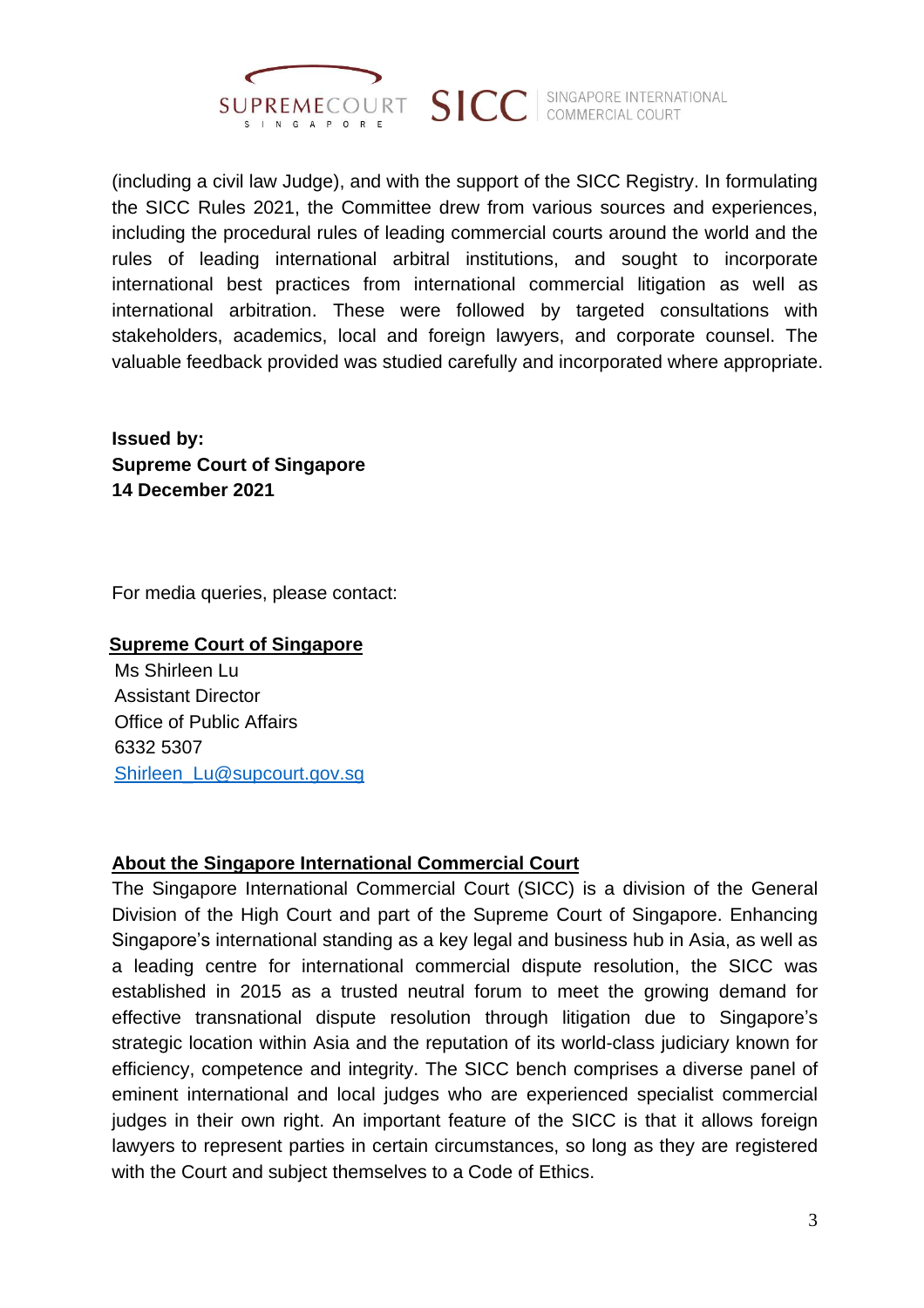

SINGAPORE INTERNATIONAL COMMERCIAL COURT

The SICC adopts international best practices for commercial disputes. Its procedures are flexible and may be tailored to suit parties' preferences in several aspects. Yet, the SICC retains advantages of litigation like the availability of appeal and interim measures. Published judgments with clear grounds of decision will also aid in future disputes of a similar nature. And most vital in multi-party and multi-contract scenarios, the ability to join third and related parties. Finally, parties having their disputes adjudicated at the SICC will find that court fees are cost effective.

**SICC** 

In essence, the SICC gives parties a truly unique dispute resolution option, which has been described as "arbitration in litigation", combining the best practices of international arbitration with the substantive principles of international commercial law.

For more information, please visit [www.sicc.gov.sg.](http://www.sicc.gov.sg/)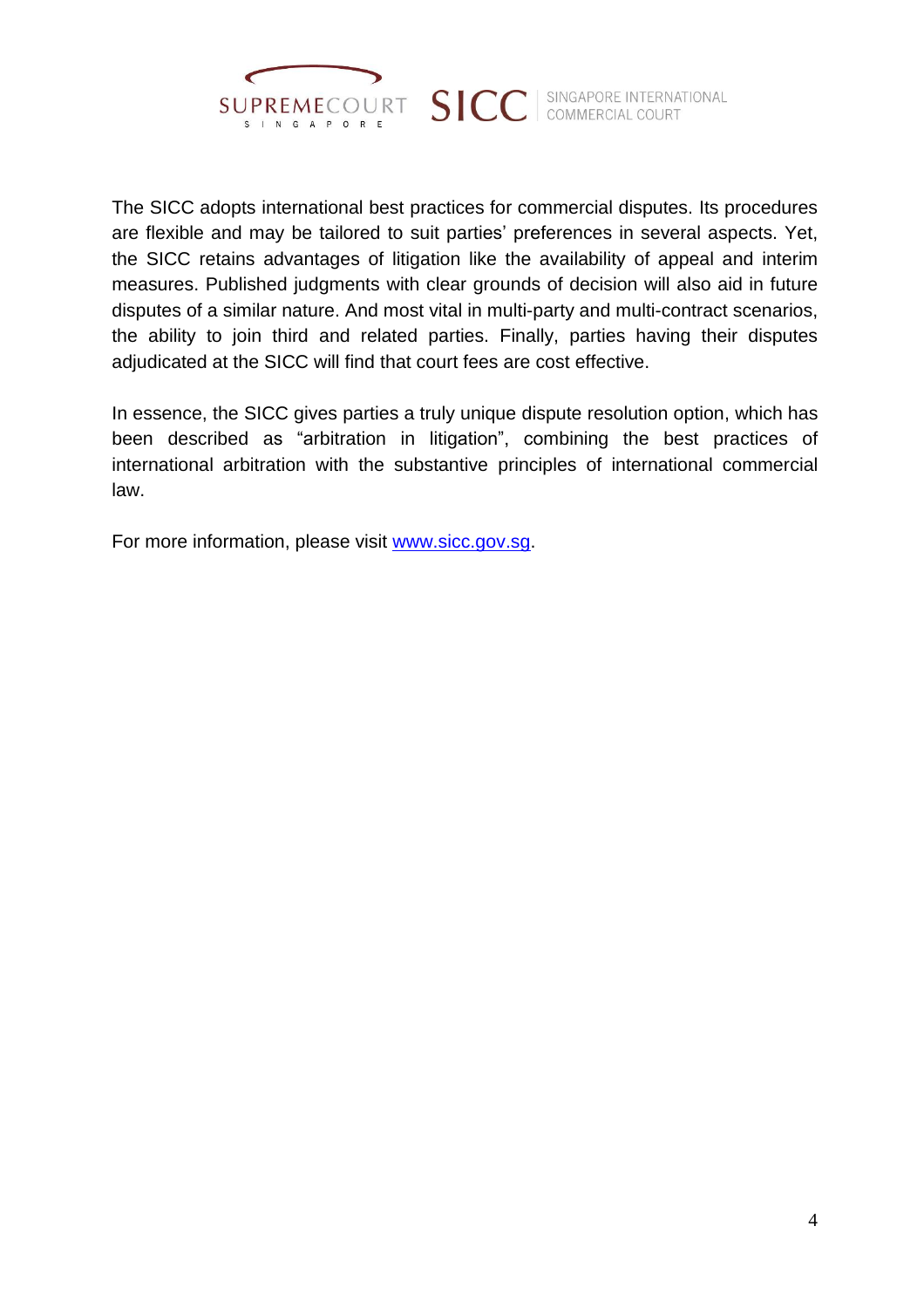

SINGAPORE INTERNATIONAL COMMERCIAL COURT

# **ANNEX A**

#### **SICC Rules 2021 – Salient Features and Key Highlights**

**SICC** 

#### **Salient Features in the SICC Rules 2021**:

1. The commencement of a case in the SICC has been simplified, and there is now a single mode of commencement of proceedings. The Court may thereafter order that a contested claim or counterclaim be decided by one of three default adjudication tracks – the pleadings adjudication track, the statements adjudication track, or the memorials adjudication track. In deciding the applicable adjudication track, the Court may have regard to any agreement between the parties in this regard.

2. The provisions of the SICC Rules 2021 are framed in a manner that encourages amicable resolution of disputes, such as mediation. Parties are expressly required to consider the possibility of alternative dispute resolution ("ADR") and to be prepared to inform the Court of the suitability of the case for ADR. Where parties are agreeable to ADR, the Court may make directions at Case Management Conferences to facilitate the parties' attempt at ADR. Where parties are not agreeable to ADR, the Court may direct that ADR be reconsidered at a subsequent time or make any order necessary to facilitate the amicable resolution of the dispute. The conduct of the parties, including conduct in undertaking or refusing to undertake ADR, may be a factor that the Court takes into consideration in determining costs at the end of the day.

3. A key change introduced under the SICC Rules 2021 is that parties now require the permission of the Court to adduce any expert evidence. Permission will only be granted if the expert evidence will contribute materially to the determination of any issue in the case and the issue cannot be resolved by an agreed statement of facts or by submission based on mutually agreed materials. Parties are required to attempt to agree on the common set of agreed or assumed facts that the experts are to rely on, and the list of issues referred for expert evidence.

4. As is presently the case, there will be no taxation of costs under the SICC Rules 2021. The quantum of costs awarded will generally reflect the costs incurred, subject to the principles of proportionality and reasonableness. The SICC Rules 2021 set out a list of non-exhaustive circumstances that the Court may have regard to in considering proportionality and reasonableness.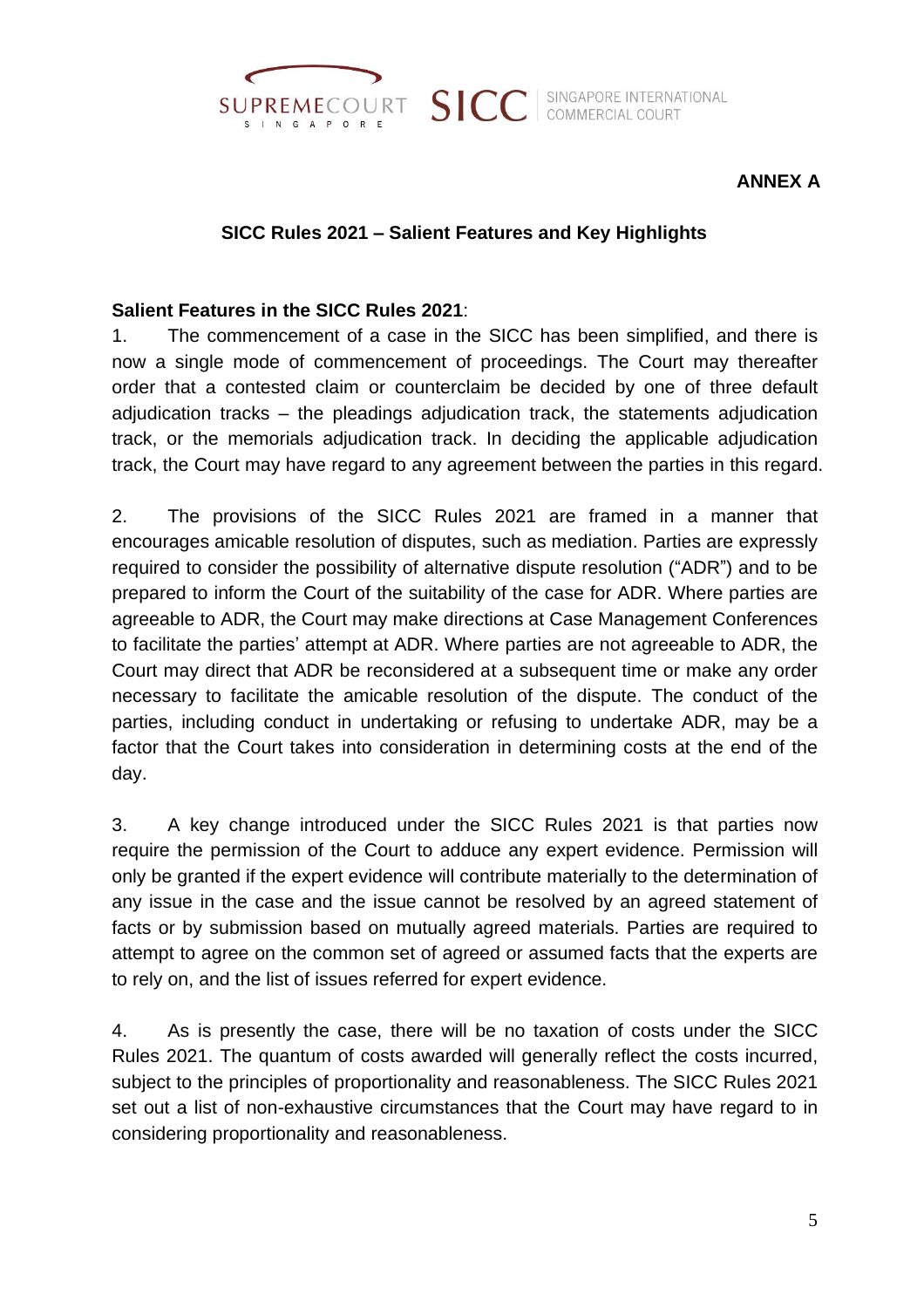

# **Key Highlights:**

**1. General Principles which guide the interpretation of, and the Court's exercise of power under, the SICC Rules 2021**

**SICC** 

- a. Expeditious and efficient administration of justice according to international commercial law;
- b. Procedural flexibility;
- c. Fair, impartial and practical processes; and
- d. Procedures compatible with, and responsive to, the needs and realities of international commerce.

## **2. Changes in Terminology**

a. Use of simplified terminology to facilitate understanding by lay persons.

## **3. Jurisdictional Requirements**

- a. Cases which are international and commercial in nature, where the original parties to the proceedings have submitted to the SICC's jurisdiction in written jurisdiction agreements, and where no party in the proceeding is seeking any prerogative relief.
- b. Cases that are transferred from the General Division of the High Court.
- c. Proceedings under the International Arbitration Act, such as applications to set aside arbitral awards, applications for the enforcement of awards and to resist such enforcement.
- d. Compulsory jurisdiction to join new parties to proceedings.
- e. The existing jurisdiction rules (e.g. definitions of "international", "commercial", "place of business" and "jurisdiction agreement") have been refined so as to enhance clarity and brevity, whilst ensuring that the underlying policy positions remain unchanged.
- f. Where each party named in the case when it was first filed has submitted to the SICC's jurisdiction under a written jurisdiction agreement, the new SICC rules provides for a rebuttable presumption that the action is of an international and commercial nature. The presumption does not affect the Court's power to consider its jurisdiction and exercise of jurisdiction in any given case.
- g. Applications for transfer from General Division of High Court to SICC no longer require the consent of all parties.

## **4. Representation by Registered Foreign Lawyers**

a. As is presently the case, parties may be represented by foreign lawyers registered with the SICC in certain circumstances, such as in offshore cases with no substantial connection to Singapore.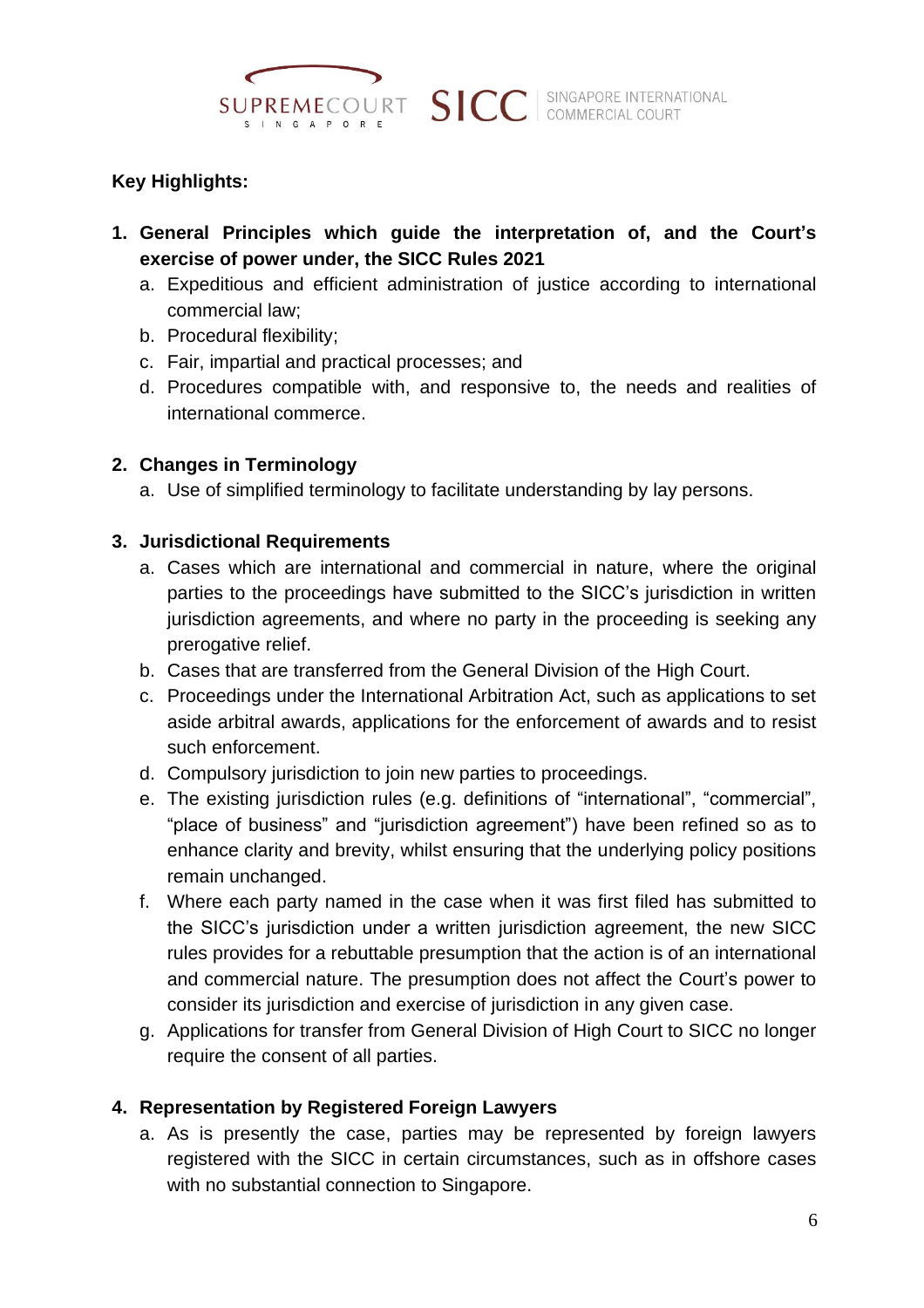

b. Where leave is granted for questions of foreign law to be determined on the basis of submissions instead of proof, parties may continue to be represented by Registered Foreign Lawyers to make such submissions.

## **5. Commencement of Proceedings and Adjudication Tracks**

- a. There is a single mode of commencement of proceedings under the SICC Rules 2021. Proceedings are commenced by way of an originating application. Generally, the originating application is to be accompanied by a claimant's statement, setting out a concise summary of the claims, as well as a copy of the written jurisdiction agreement to which the claimant and defendant are party.
- b. The defendant must file and serve a defendant's statement to indicate, among other things, whether the defendant intends to contest the claims or any part thereof, and to set out a concise summary of the defence.
- c. The Court will order that a contested claim or counterclaim be decided by one of three default adjudication tracks:
	- i. Pleadings adjudication track this is the equivalent of the writ action under the existing Rules of Court, and generally culminates in a trial of the matter;
	- ii. Statements adjudication track this is the equivalent of the originating summons under the existing Rules of Court, and generally culminates in a hearing on submissions; and
	- iii. Memorials adjudication track where parties file memorials which are generally required to set out in full detail the parties' respective statements of facts, legal arguments, reliefs claimed, and are to be accompanied by witness statements, expert reports (if any) and supporting documents.
- d. In making that order, the Court may have regard to any agreement between the parties on the applicable adjudication track.
- e. Under the pleadings track, pleadings are required to be verified by a statement of truth signed by the party or, in certain specified circumstances, the party's representative. The statement of truth requires a person to confirm that he/she believes that the facts stated in the pleading are true.

## **6. Case Management Conferences**

- a. Case Management Conferences will continue to be judge-led, and judges exercise close control over the manner in which a case progresses.
- b. A broad discretion is given to the Court to tailor the procedures to suit the dispute at hand. In exercising such power, the Court must seek to achieve the General Principles (see above).
- c. All parties have the duty to assist the Court and to conduct their cases in a manner which will go towards achieving the General Principles.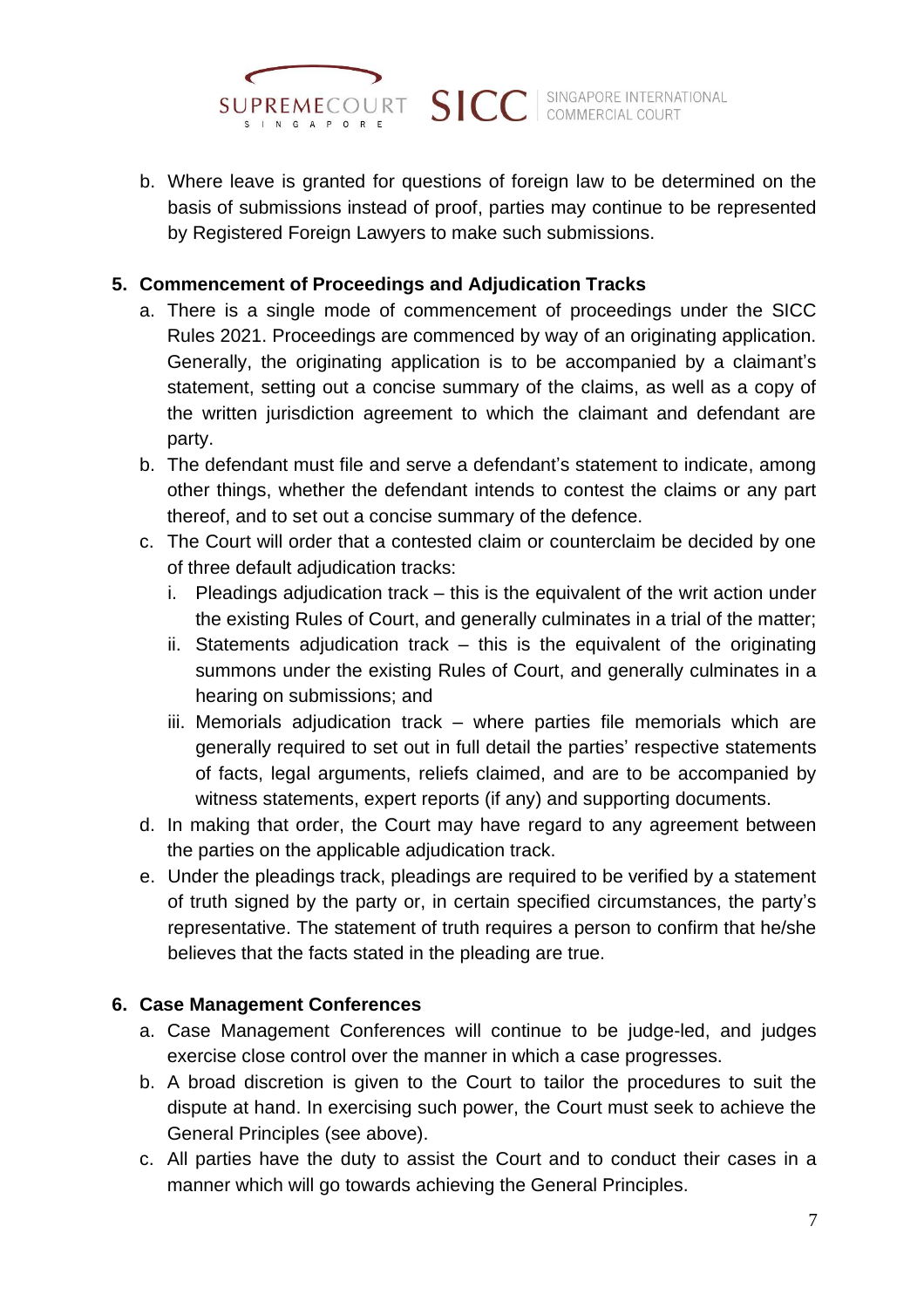

## **7. Amicable Resolution of Disputes**

- a. Parties are expressly required to consider the possibility of alternative dispute resolution ("ADR") such as mediation with the goal of amicable resolution and to be prepared to inform the Court of the suitability of the case for ADR.
- b. Where parties are agreeable to ADR, the Court may make directions at Case Management Conferences to facilitate the parties' attempt at ADR.
- c. Where parties are not agreeable to ADR, the Court may direct that ADR be reconsidered at a subsequent time, or make any order necessary to facilitate the amicable resolution of the dispute.
- d. The conduct of the parties, including conduct in undertaking or refusing to undertake ADR, may be a factor that the Court takes into consideration in determining costs at the end of the day.

#### **8. Flexible Disclosure Rules**

- a. By default, there is no general discovery process. Instead, parties are to produce documents that they intend to rely on and may serve a request to produce specific categories of documents on any person.
- b. The Court is empowered to make an order for general discovery in addition to or in place of the default procedure. The Court is also empowered to dispense with the disclosure of documents altogether.

## **9. Evidence**

- a. By default, evidence is adduced by way of witness statements. The aim is to save the time and costs incumbent on the formalities of deposing affidavits.
- b. There are, however, some specified exceptions where affidavits are required, e.g. where sworn evidence is required by law, where evidence is being adduced in support of applications for injunctions, or where the evidence is being adduced in support of an application for an order against the person for contempt of court.

## **10.Expert Evidence**

- a. Permission of the Court is required before any expert evidence may be adduced.
- b. In granting such leave, the Court will have regard to two questions:
	- i. Whether the evidence contributes materially to the determination of any issue; and
	- ii. Whether the issue may be resolved by other means, such as an agreed statement of facts or submissions on mutually agreed materials.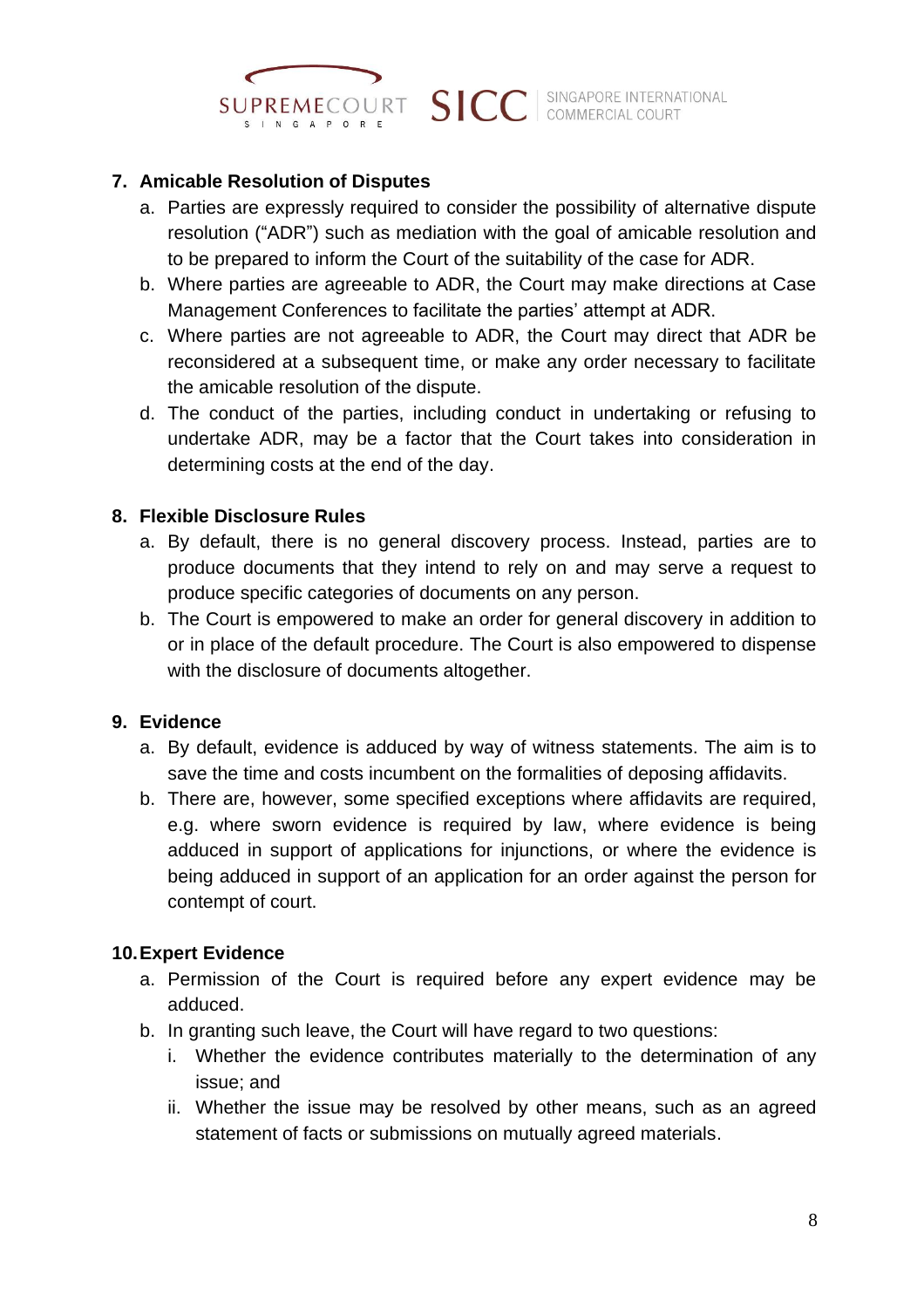

## **11.Trials and Hearings**

- a. A single trial bundle is the default under the SICC Rules 2021. All documents to be relied on or referred to in the trial by any party is to be included in this bundle. The documents are to be included only once and exhibits to witness statements or expert reports are to be cross-referenced. This addresses the issue of proliferation of trial bundles and duplication of documents.
- b. The Court may dispense with the attendance of the parties and decide any matter after reading the documents filed without the need for oral arguments. However, the Court may only do this with the parties' consent where oral evidence is given at any part of the proceedings (including any part of a trial of an action).

#### **12.Appeals**

- a. Different processes apply to:
	- i. appeals against decisions made in respect of applications; and
	- ii. appeals against decisions made after a trial or hearing on the merits.
- b. Appeals in applications:
	- i. Generally a quicker process.
	- ii. Parties are to file and exchange a set of written submissions. No further submissions without the leave of the Court.
- c. Appeals after trial or merits hearing:
	- i. Appellant's Case 8 weeks.
	- ii. Respondent's Case 4 weeks.
	- iii. Appellant's Reply 2 weeks.
	- iv. No skeletal submissions unless Court of Appeal orders otherwise.
- d. The Court of Appeal may decide any matter without hearing oral arguments.
- e. Parties will continue to be able to restrict or limit their right to appeal by agreement, unless exceptional circumstances exist such as fraud, illegality and fundamental breach of natural justice.

## **13.Costs**

- a. There remains no taxation of costs under the SICC Rules 2021. The quantum of costs awarded will generally reflect the costs incurred, subject to the principles of proportionality and reasonableness.
- b. The SICC Rules 2021 set out a list of non-exhaustive circumstances that the Court may have regard to in considering proportionality and reasonableness, e.g. any agreement that parties may reach on costs, including the basis for determining costs or the mechanism for determining costs.